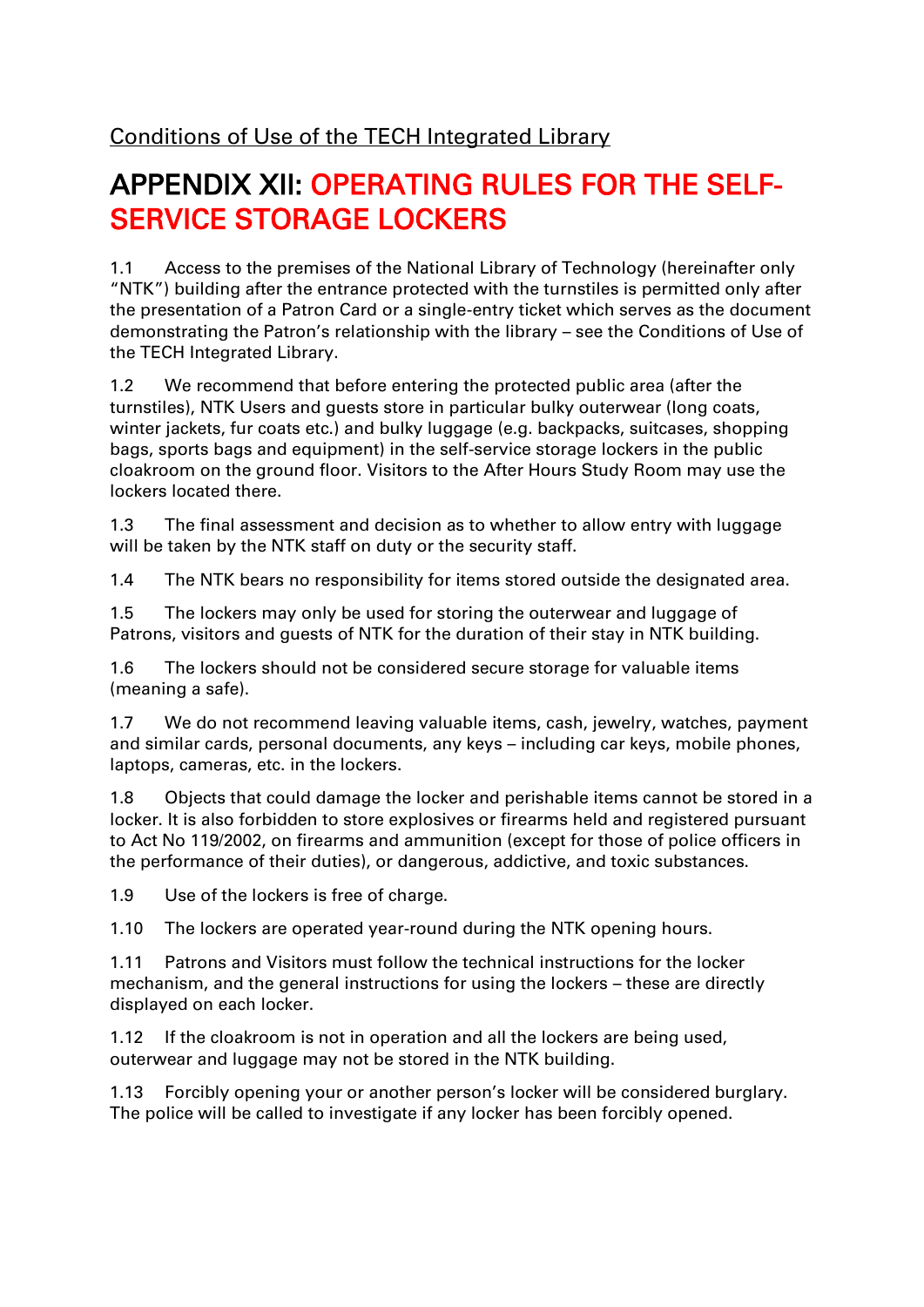1.14 If a Patron or Visitor finds that any locker has been forcibly opened, they must report this without delay to an appropriate library staff member, meaning the cloakroom attendant or, or in the event of their absence, a security guard.

1.15 If a Patron or Visitor forcibly opens or intentionally damages a locker, s/he must compensate the damage within the meaning of valid legislation.

1.16 Patrons and Visitors must keep the lockers they use clean and tidy, and must check their condition before emptying them.

1.17 Patrons and Visitors must empty and vacate their locker, leaving it available, no later than 10 minutes after the end of the opening hours of the library or the relevant floor of the library.

1.18 If all the lockers have not been vacated 10 minutes after the end of the opening hours of the library or the relevant floor of the library, NTK has the right to open lockers for safety reasons and capacity requirements for the next day. For this purpose, a two-member commission has been established to open and check the locker(s), draw up the relevant report, clearly label any found items, and store them in a dedicated, lockable area in the NTK building. Copies of these reports are stored in the building management department. Any perishable goods will be disposed of immediately.

1.19 Such stored items may be returned by the security service at the NTK Reception Desk in the NTK building (at entrance NTK 3) from Monday to Friday between 8:00 a.m. and 8:00 p.m., and on Saturdays between 10:00 a.m. and 5:00 p.m.

1.20 When collecting such stored items, the Patron or Visitor must present an identity document issued by a state authority and featuring a photograph of the holder, must describe the content of the locker, and must sign a confirmation of collection.

1.21 If, when leaving the NTK building, a Patron or Visitor is unable to open their locker or has forgotten the code they chose, they must report this to the appropriate NTK staff member (cloakroom assistant, NTK Reception Desk staff, the security service or the librarian), who will ensure expert repair or assistance.

1.22 NTK is only liable for items stored in the lockers within the scope pursuant to the Civil Code.

1.23 A Patron or Visitor is liable for damage caused to the property of NTK, UCT Prague and IOCB Prague within the scope determined in the Conditions of Use of the TECH Integrated Library and in accordance with the Civil Code.

1.24 A Patron or Visitor may make a claim or complaint in relation to the use of the lockers to NTK staff members or via email at **[boxy@techlib.cz](mailto:boxy@techlib.cz)** at any time.

1.25 NTK Patrons and Visitors must comply with all the provisions in these rules.

1.26 NTK decides on any exemptions to these rules with final validity.